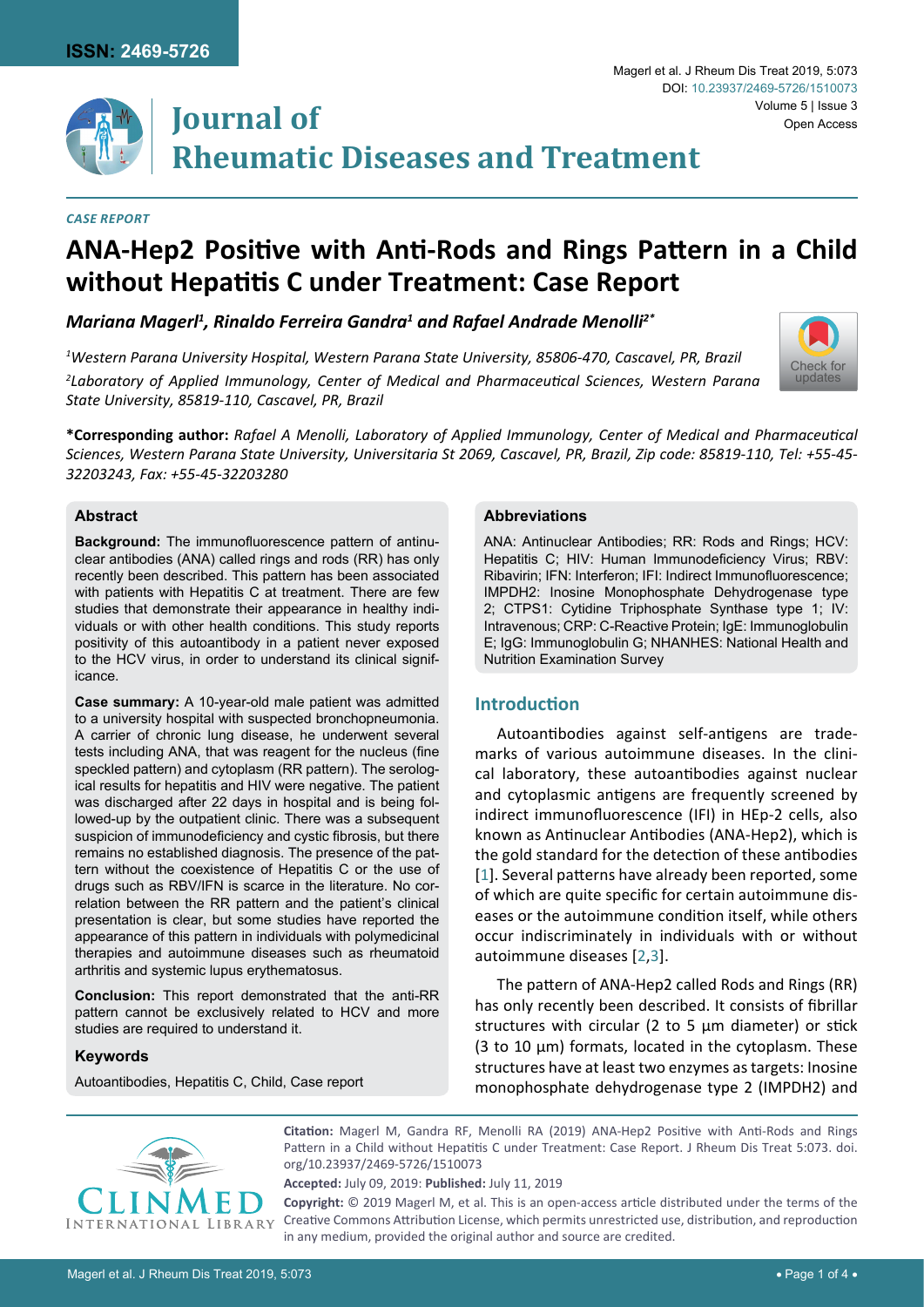CTPS1 - Cytidine Triphosphate Synthase type 1 [\[4\]](#page-2-3). The IV Brazilian Consensus for Autoantibodies on Hep2 Cells integrated the Rods and Rings pattern into the decision tree in 2013, classifying it as a cytoplasmic pattern not linked to other cytoplasmic patterns and dependent of substrate, since this pattern does not appear on all commercial substrates [[5](#page-2-4)].

There are some hypotheses to try to explain the appearance of these antibodies, such as: Apoptotic bodies, epigenetic modifications or cross-reactivity between self and foreign proteins, playing a role in the generation of autoantibodies [[6](#page-2-5)]. The generation of anti-RR antibodies has an additional hypothesis - the common use of ribavirin (RBV) and interferon-α (IFN) drugs in the treatment of Hepatitis C, which have been reported in several studies associated with the appearance of these autoantibodies [\[7](#page-2-6)[-11](#page-3-0)]. Some of these studies, such as Keppeke, et al. [[10](#page-3-2)], were used by the Brazilian Consensus that considered the RR pattern specific to people on Hepatitis C treatment in their last update [[5](#page-2-4)].

The primary target and major component of RR structures is the enzyme IMPDH2. IFN/RBV were tested *in vitro* to determine their inhibitory effects on the enzyme in cell cultures and the consequent formation of anti-RR, showing that IFN had no effect, whereas Ribavirin induced RR formation by more than 95% of the cells [\[4](#page-2-3)[,12](#page-3-3)]. Mycophenolic acid is also able to inhibit this enzyme, but the formation of RR antibodies was observed only *in vitro*, and no cases have been reported in patients [[13\]](#page-3-4). The other enzyme identified as a component of RR, CTPS1, also demonstrated the formation of anti-RR antibodies when inhibited [[14\]](#page-3-5).

In contrast to the association of the RR pattern with HCV, additional studies [[8](#page-2-7),[15](#page-3-6)-[17\]](#page-3-1) have demonstrated RR antibodies in healthy people or patients with other conditions, who had never been exposed to the HCV virus and/or were not using IFN/RBV. These data indicate that there must be other mechanisms involved in the generation of these antibodies which do not involve inhibition of the IMPDH2 enzyme.

The identification of a new autoantibody and its association with a specific pathology can improve the understanding of its pathophysiology and enrich the arsenal of diagnostic tests for this disease. It is important that new studies are constantly reported to understand the clinical significance of this cytoplasmic pattern [\[18](#page-3-7)]. As demonstrated, the pattern had been related to the hepatitis C virus and its treatment several times, but it has also been found in other clinical conditions and even in healthy individuals, in which case no hypothesis was suggested to explain the appearance of these autoantibodies. This demonstrates the importance of reporting new cases to improve understanding and formulate hypotheses about these autoantibodies and their associations with clinical conditions and clinical utility.

# **Case Description**

A 10-year-old male, weighing 25 kilograms, was admitted to the emergency room with a cough, general decline and vomiting. Previously diagnosed with chronic lung disease, he was hospitalized with suspected bronchopneumonia. Before hospitalization, he was using Nitrazepam 5 mg for a neurological condition. At admission, he received Ceftriaxone 1.25 g IV twice a day and Oxacillin 1.25 g IV four times a day. Chest radiograph showed bilateral alveolar consolidations and left pleural effusion, with laboratory tests showing CRP 22.8 mg/dL and a hemogram with the number of leukocytes in the normal range, but with a left shift of neutrophils (15% of bands). After worsening of the condition, he was admitted to the pediatric ICU, where he received Methylprednisolone 2 mg/kg four times a day, Terbutaline 1 μg/kg/ min., Midazolan 4 μg/kg/min. and Ketamine 20 μg/kg/ min. The presence of hypochromic cutaneous lesions was diagnosed as prurigo strophulus with a biopsy and increased levels of IgE. After two days, with radiation worsening and suspecting of sepsis, the antibiotics were changed to Vancomycin 60 mg/kg once a day, Cefepime 120 mg/kg once a day and Azithromycin IV 500 mg once a day, with a good response. After one week of hospitalization, Fentanyl 2 μg/kg/min and Adrenaline 0.2 μg/ kg/min were also added. A tomography of the chest was performed, which showed bronchiectasis and a groundglass opacity, leading to the suspicion of cystic fibrosis, which caused the patient to start using Pulmozyme® 1 amp once a day. During hospitalization, he received nebulization of Beclomethasone twice a day and a beta-blocker eight times a day. A pediculosis crisis was treated with Ivermectin plus Deltamethrin.

During the hospitalization, other laboratory tests were performed, among them the test – ANA-Hep2 for autoantibody, with a reagent result for the nucleus (fine speckled) and cytoplasm (rods and rings) with a titer of 1/160. Serological results for viral hepatitis and HIV were negative, with IgG positive to Herpes Simplex type 1. No clinical correlation with the result of ANA-Hep2 was found in the patient's medical record, so he was discharged after 22 days and instructed to return to the pediatric outpatient clinic to evaluate the suspicion of an immunodeficiency syndrome and cystic fibrosis, which was discarded with a negative sweat test.

# **Discussion**

Anti-RR antibodies are still poorly understood. The correlation of their detection with some clinical conditions has changed in recent years; it was initially considered specific to patients infected with Hepatitis C under treatment with ribavirin/interferon when first discovered, but several articles have shown that this pattern can be detected in other clinical conditions or even in healthy individuals [[11](#page-3-0),[17](#page-3-1)].

The appearance of anti-RR in healthy individuals has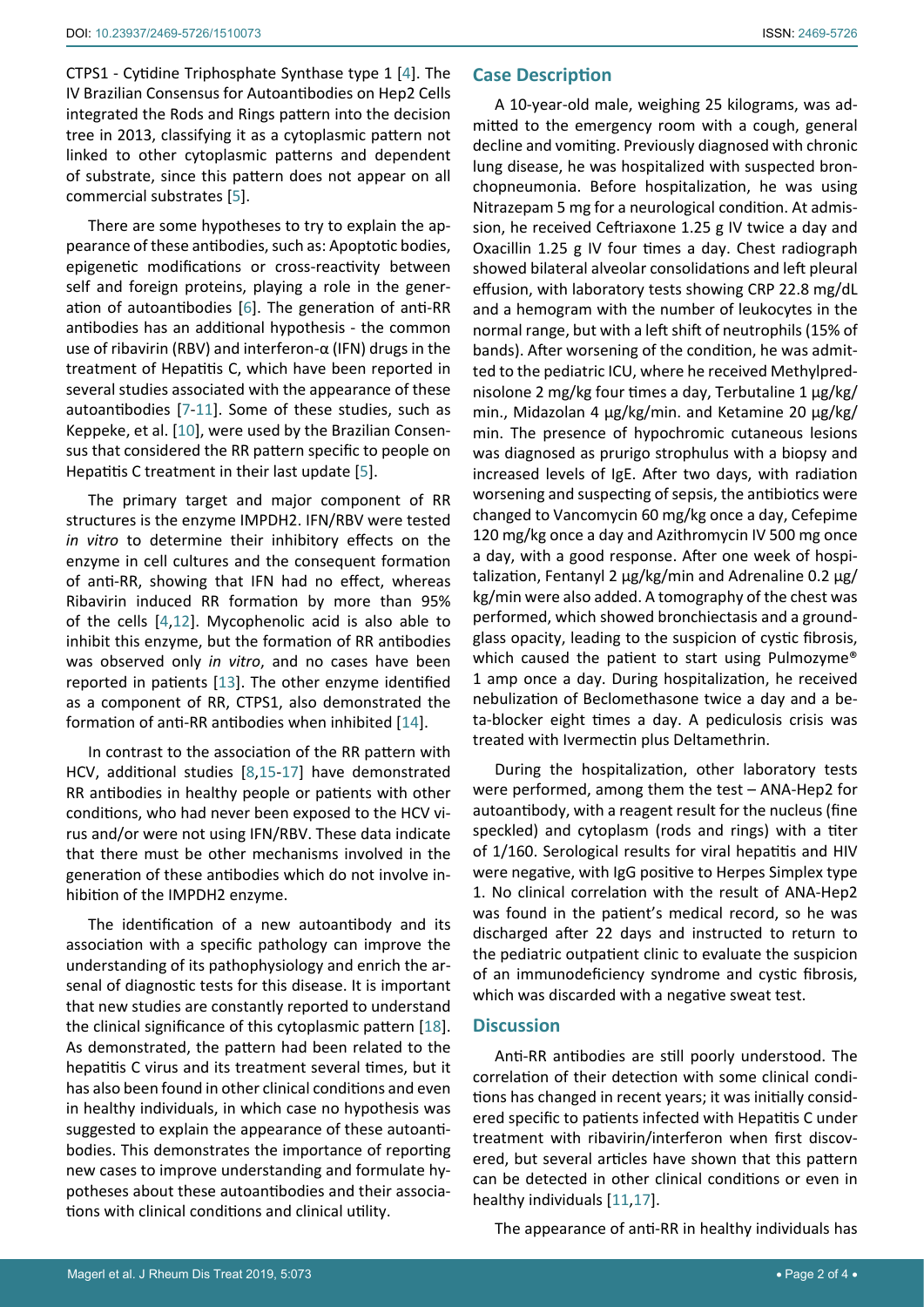already been demonstrated [\[17](#page-3-1)]; based on data from the National Health and Nutrition Examination Survey (NHANHES), the results of anti-RR antibodies in the non-clinical population of the United States were evaluated. This research examined a sample of 4738 people, with anti-RR positive results in 39 patients and a single hepatitis C virus infection between them. Another 79 people infected with the virus had negative results for Anti-RR. One individual under RBV/IFN treatment had RR positivity. The only characteristic found in common in individuals who were positive for anti-RR antibodies, without previous HCV infection, was medication use, which was reported in 21 of the 39 patients. Eleven out of the 21 individuals used various medications and one third used anti-hypertensives.

Other studies described non-HCV patients with anti-RR antibodies, despite being a minority. Carcamo, et al. [\[15](#page-3-6)] demonstrated that 15 of 23 people with anti-RR results also had a previous HCV infection, indicating that the remaining eight were from an unexposed population. Another study [\[15](#page-3-6)], using IMPDH2 as a substrate in a radioimmunoprecipitation assay, showed specific autoantibodies in patients without HCV (13 of 42). Climent, et al. [[8](#page-2-7)] analyzed 22,915 patient samples, finding RR positivity in 87 of them. Of these, 84% had positive serology for HCV and the rest (16%) had other conditions such as rheumatoid arthritis, Wilson's disease, systemic lupus erythematosus, and polyarthralgia, among others.

Although most cases with the appearance of the RR pattern are related to HCV-positive patients under treatment, the appearance of anti-RR results in other conditions shows that it is not linked to a specific situation. Studies showing anti-rods and rings in non-HCV and interferon/ribavirin patients have detected certain similarities between these patients, such as autoimmune diseases, chronic diseases and polymedication [[8](#page-2-7),[17](#page-3-1)].

Some autoantibodies have been showed as activators of some biological processes in humans, as classically showed at Graves' disease, or more recently in Systemic Sclerosis (SSc) [[14](#page-3-5)]. Fibrotic aspects in SSc are related to anti-PDGFR (antibodies against platelet-derived growth factor receptor) or AECA (anti-endothelial cells), what could imagined as a pathological role of anti-RR, once patients with HCV and anti-RR demonstrated more fibrosis in liver than patients with HCV and without anti-RR [[8](#page-2-7)].

The case reported here shows the detection of autoantibodies, using the ANA-Hep2 test, with a pattern called anti-rods and rings (RR), in a non-HCV-infected child. This case has originality, because of the patient's age and the absence of the main factor generating this type of autoantibody. However, other hypotheses for the appearance of anti-RR found in the literature are present in this patient, such as a chronic disease (pul-

monary disease) and polymedication, even though this condition only occurred during his hospitalization for a short period of time. Although the patient has not obtained a conclusive diagnosis, the appearance of ANA-Hep2 positivity for anti-RR may be related to a hyper-reactivity of the child's immune system, causing a temporary autoimmune condition, also leading to the skin hypersensitivity reactions and increased levels of IgE antibodies.

## **Conclusion**

This case is atypical considering the appearance of autoantibodies to the anti-rods and rings pattern and helps to show that this pattern is not linked to a specific clinical condition. Therefore, more studies are necessary to determine which stimuli lead to the modification of self-antigens, thus resulting in the generation of this type of autoantibody.

# **Authors' Contribution**

M.M., R.A.M.: Conception and design, drafting of the manuscript. R.F.G., R.A.M.: Conception and design, critical revision of the manuscript.

#### **References**

- <span id="page-2-0"></span>1. [Calise SJ, Zheng B, Hasegawa T, Satoh M, Isailovic N, et](https://www.ncbi.nlm.nih.gov/pubmed/29478040)  [al. \(2018\) Reference standards for the detection of anti](https://www.ncbi.nlm.nih.gov/pubmed/29478040)[mitochondrial and anti-rods/rings autoantibodies. Clin](https://www.ncbi.nlm.nih.gov/pubmed/29478040)  [Chem Lab Med 56: 1789-1798.](https://www.ncbi.nlm.nih.gov/pubmed/29478040)
- <span id="page-2-1"></span>2. [Dellavance A, Andrade LEC \(2007\) How to interpret and](http://www.scielo.br/scielo.php?pid=S1676-24442007000300004&script=sci_abstract)  [appropriately appreciate the antinuclear antibody test. J](http://www.scielo.br/scielo.php?pid=S1676-24442007000300004&script=sci_abstract)  [Bras Patol e Med Lab 43: 157-168.](http://www.scielo.br/scielo.php?pid=S1676-24442007000300004&script=sci_abstract)
- <span id="page-2-2"></span>3. [Dellavance A, Gabriel Júnior A, Nuccitelli B, Taliberti BH,](http://www.scielo.br/scielo.php?pid=s0482-50042009000200002&script=sci_arttext&tlng=en)  [Mühlen CAV, et al. \(2009\) Third Brazilian Consensus](http://www.scielo.br/scielo.php?pid=s0482-50042009000200002&script=sci_arttext&tlng=en)  [for autoantibodies screening in HEp-2 cells \(ANA\).](http://www.scielo.br/scielo.php?pid=s0482-50042009000200002&script=sci_arttext&tlng=en)  [Recommendations for standardization of autoantibodies](http://www.scielo.br/scielo.php?pid=s0482-50042009000200002&script=sci_arttext&tlng=en)  [screening trial in HEp-2 cells, quality control and clinical](http://www.scielo.br/scielo.php?pid=s0482-50042009000200002&script=sci_arttext&tlng=en)  [associations. Rev Bras Reumatol 49: 89-98.](http://www.scielo.br/scielo.php?pid=s0482-50042009000200002&script=sci_arttext&tlng=en)
- <span id="page-2-3"></span>4. [Carcamo WC, Satoh M, Kasahara H, Terada N, Hamazaki](https://www.ncbi.nlm.nih.gov/pubmed/22220215)  [T, et al. \(2011\) Induction of cytoplasmic rods and rings](https://www.ncbi.nlm.nih.gov/pubmed/22220215)  [structures by inhibition of the CTP and GTP synthetic](https://www.ncbi.nlm.nih.gov/pubmed/22220215)  [pathway in mammalian cells. PLoS One 6: e29690.](https://www.ncbi.nlm.nih.gov/pubmed/22220215)
- <span id="page-2-4"></span>5. [Francescantonio PL, Cruvinel Wde M, Dellavance A,](https://www.ncbi.nlm.nih.gov/pubmed/24878791)  [Andrade LE, Taliberti BH, et al. \(2014\) IV Brazilian](https://www.ncbi.nlm.nih.gov/pubmed/24878791)  [Guidelines for autoantibodies on HEp-2 cells. Rev Bras](https://www.ncbi.nlm.nih.gov/pubmed/24878791)  [Reumatol 54: 44-50.](https://www.ncbi.nlm.nih.gov/pubmed/24878791)
- <span id="page-2-5"></span>6. [Racanelli V, Prete M, Musaraj G, Dammacco F, Perosa F](https://www.ncbi.nlm.nih.gov/pubmed/21397735)  [\(2011\) Autoantibodies to intracellular antigens: Generation](https://www.ncbi.nlm.nih.gov/pubmed/21397735)  [and pathogenetic role. Autoimmun Rev 10: 503-508.](https://www.ncbi.nlm.nih.gov/pubmed/21397735)
- <span id="page-2-6"></span>7. [Novembrino C, Aghemo A, Ferraris Fusarini C, Maiavacca](https://www.ncbi.nlm.nih.gov/pubmed/25040504)  [R, Matinato C, Lunghi G, et al. \(2014\) Interferon-ribavirin](https://www.ncbi.nlm.nih.gov/pubmed/25040504)  [therapy induces serum antibodies determining 'rods and](https://www.ncbi.nlm.nih.gov/pubmed/25040504)  [rings' pattern in hepatitis C patients. J Viral Hepat 21: 944-](https://www.ncbi.nlm.nih.gov/pubmed/25040504) [949.](https://www.ncbi.nlm.nih.gov/pubmed/25040504)
- <span id="page-2-7"></span>8. [Climent J, Morandeira F, Castellote J, Xiol J, Niubó J, et al.](https://www.ncbi.nlm.nih.gov/pubmed/26699543)  [\(2016\) Clinical correlates of the "rods and rings" antinuclear](https://www.ncbi.nlm.nih.gov/pubmed/26699543)  [antibody pattern. Autoimmunity 49: 102-108.](https://www.ncbi.nlm.nih.gov/pubmed/26699543)
- 9. [Carcamo WC, Ceribelli A, Calise SJ, Krueger C, Liu C, et](https://www.ncbi.nlm.nih.gov/pubmed/23100146)  [al. \(2013\) Differential reactivity to IMPDH2 by anti-rods/](https://www.ncbi.nlm.nih.gov/pubmed/23100146) [rings autoantibodies and unresponsiveness to pegylated](https://www.ncbi.nlm.nih.gov/pubmed/23100146)